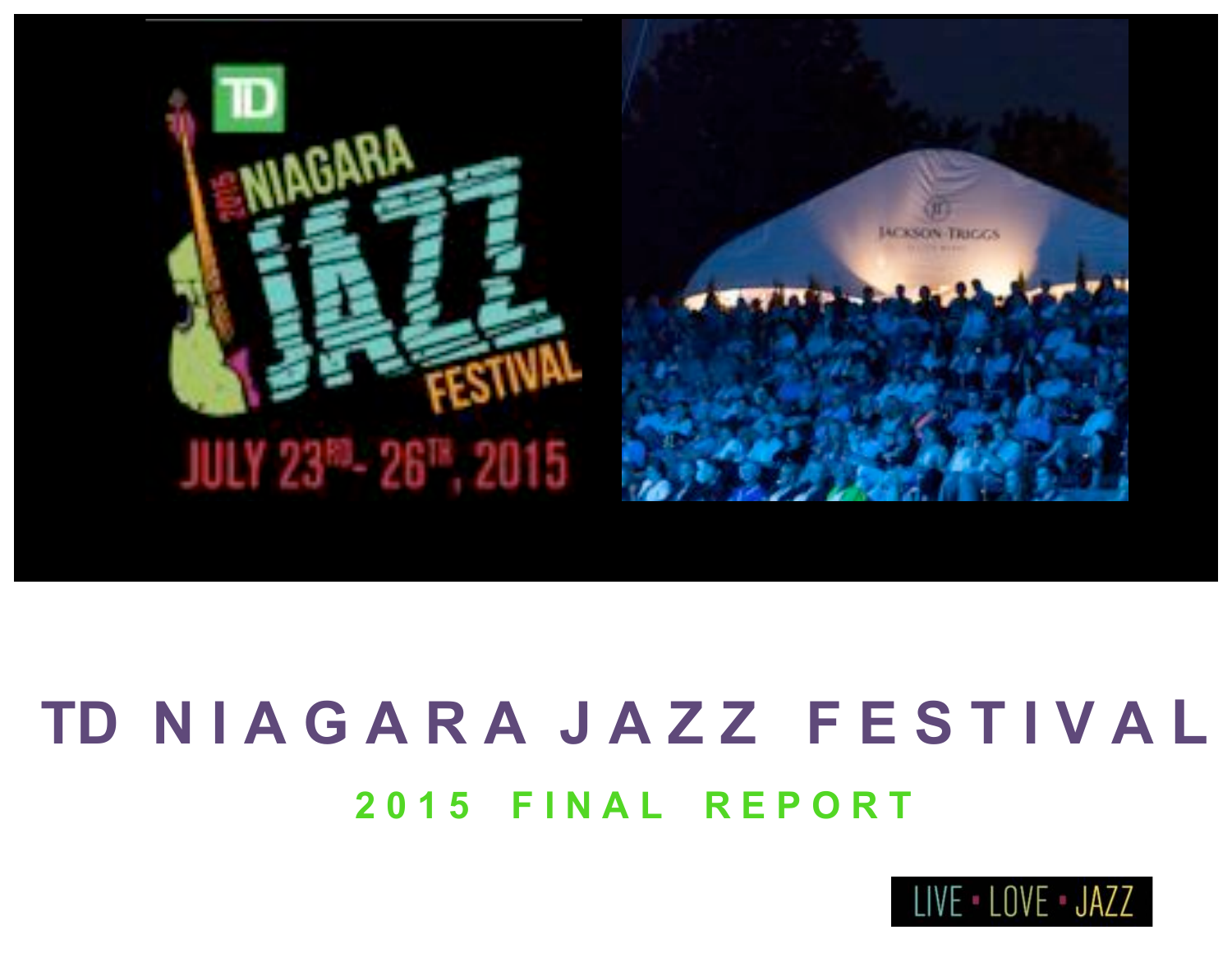



# **Contents**

- 2 Contents & Executive Summary
- 3 Summary: Facts & Figures
- 4 Featured Artists and Bands
- 5 Partners & Sponsors
- 6 Support
- 7 Community
- 8 Production Team
- 9 Testimonials
- 10 Letter from the Executive Director

# **Executive Summary**

- **HISTORY**: The TD Niagara Jazz Festival was launched in August of 2014 and has just completed a successful 2<sup>nd</sup> year. Juliet Dunn & Peter Shea, founders & producers of the Twilight Jazz Series, spearheaded this new festival which truly complements and fills a void in the Niagara Region's arts + culture scene. The multi-day festival is dedicated to celebrating the art form of jazz by showcasing the finest Canadian and internationally renowned jazz musicians by way of performances, wine + culinary events and educational initiatives.
- **ARTISTS + VENUES**: The 2nd annual Festival featured 35 bands and over 160 musicians with the hub in Niagara-on-the-Lake, & other featured stages & events in and around St. Catharines, Niagara Falls, Fonthill and Thorold. Some of the featured venues included: Jackson-Triggs Winery, Stratus Vineyards, The Village, Simcoe Park, NOTL Library, Oast House, St. Catharines Market Square, & 13<sup>th</sup> St. Winery.
- **RESPONSE**: Close to 6,000 people attended the 2nd annual TD NJF doubling in size from its 1st year. \*\*\* See 'testimonials' for feedback.
- **COMMUNITY**: Various FREE festival events included the Village / Etsy Family Stage at the NOTL Market, the Fiesta Stage at Simcoe Park, 'LIVE LEARN JAZZ' educational sessions at the NOTL Library, and 'Dinner Jazz' & Club Series events at various Restaurants & Bars throughout the region.
- **THANKS:** The Festival could not exist without the help from its gracious volunteers. This year's volunteer recognition party will be taking place at Mahtay Café (one of the TD NJF's venue partners) on Dec 3<sup>rd</sup>, 2015.

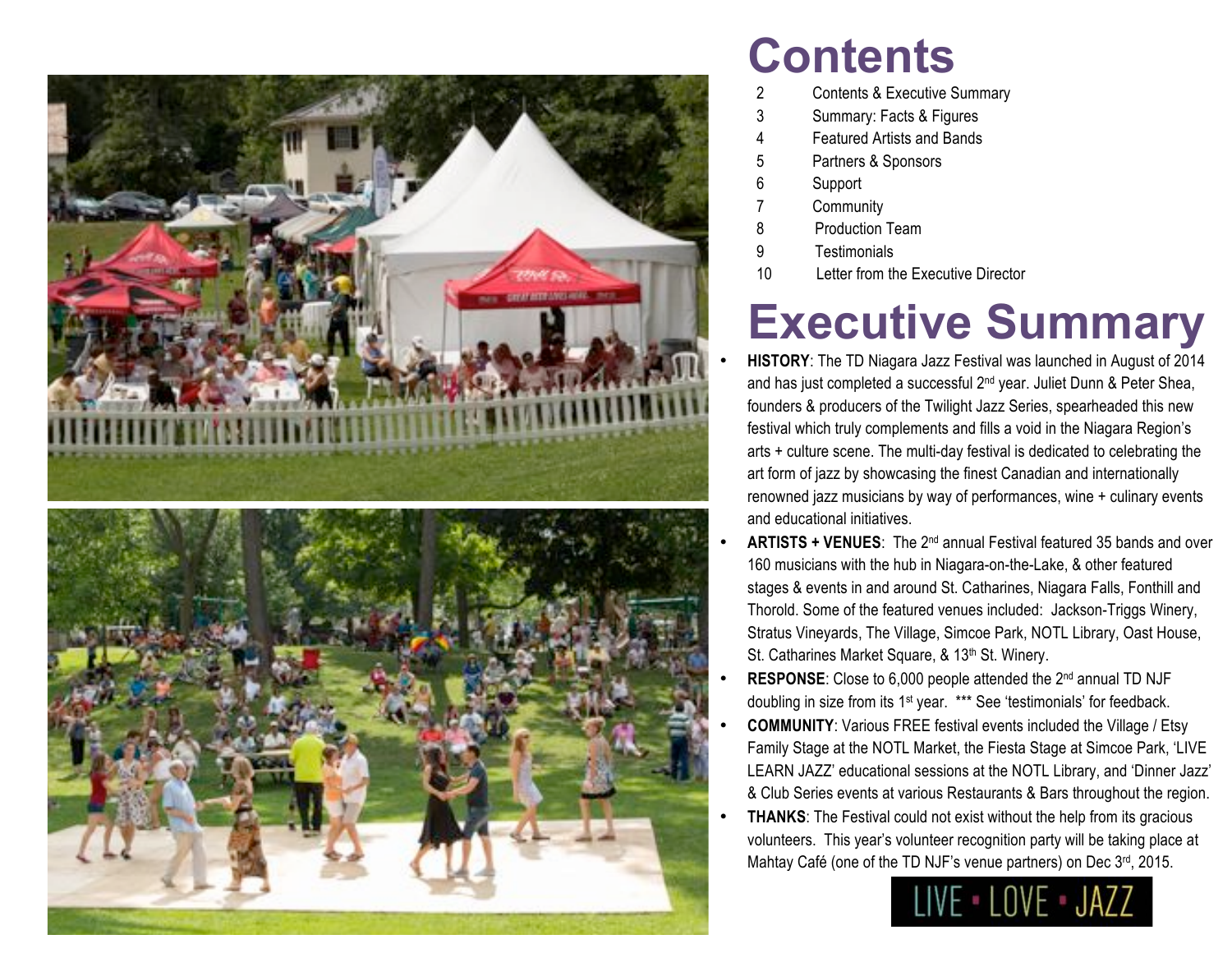

# **Summary: Facts & Figures**

23 Venues + Stages 23 Venues + Stages 23 Venues + Stages 23 Venues + Stages 23 Venues + Stages 25 Octobril 20 35+ Bands 3,470: YouTube Reach \$150,000: In-Kind Sponsorship 169 Musicians + Artists **169 Musicians + Artists** 30 Musicians + Artists **169 Musicians + Artists** 169 Musicians + Artists 169 Musicians + Artists 169 Musicians + Artists 169 Musicians + Artists 169 Musicians 169 Musicians 30 Free public performances 2,440: E-blast \$48,350: Artist Fees 2 Community Outdoor Stages 23 Venue Partners 31 Community Outdoor Stages 23 Venue Partners 516,850: Festival Contracts

# **PROGRAMMING MEDIA & MARKETING SPONSORSHIPS & FINANCING**

4 Days **12,499:** Website hits \$190,000: Total Operating Budget 5 Featured Stages The Stages 1,195: Blog views 1,195: Blog views \$30,000: AV and Production costs 6,000 Estimated Audience \*See attached Marketing report for full details

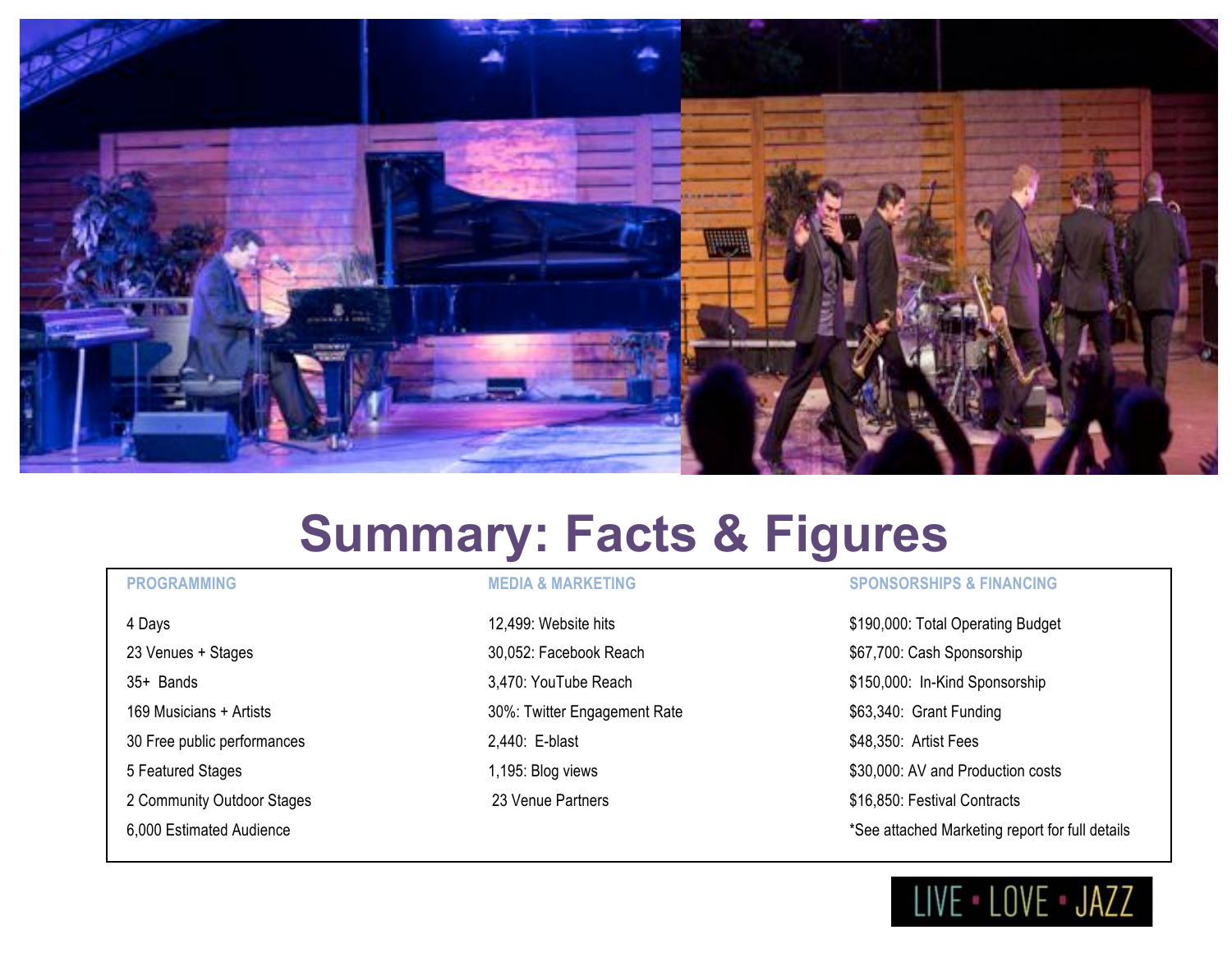

# **Featured Artists + Bands**

**Featured Artists and Bands**

- Michael Kaeshammer
- Ashley St. Pierre Trio
- Barbra Lica Trio
- Robi Botos Trio
- Ori Dagan Trio
- Heilig Manouevre
- John Neudorf Trio
- Genvieve Marentette Trio
- Jazz.FM 91 Youth Big Band
- Ashley Kennedy Duo
- Jaymz Bee
- Heather Bambrick
- John Devenish
- **Broadsway**
- Alistair Robertson Quartet
- Warren Stirtzinger Duo
- Dinnie and the Allstars
- Red Light Sessions
- Jim Casson's Dark Orchard
- Gail Davidson Trio
- Shuffle Demons
- Frank's Bus Brass Band
- Vineyard Jazz Group
- Accordium
- Suzanne Ramsay Trio
- Mark Ucci Duo
- BrYan SorENsen Groove Trio
- MGM Trio
- Big Rude Jake
- brYan sorensEn Groove Trio
- Latin Vintage Orchestra
- Niagara String Band
- John Sherwood Swinget
- Tjaderama
- Duo Nuevo
- Khea Emmanuel Quintet
- Vox Violins
	- Sarah Jerrom Quartet
- DJ Marinko
- Soul Jam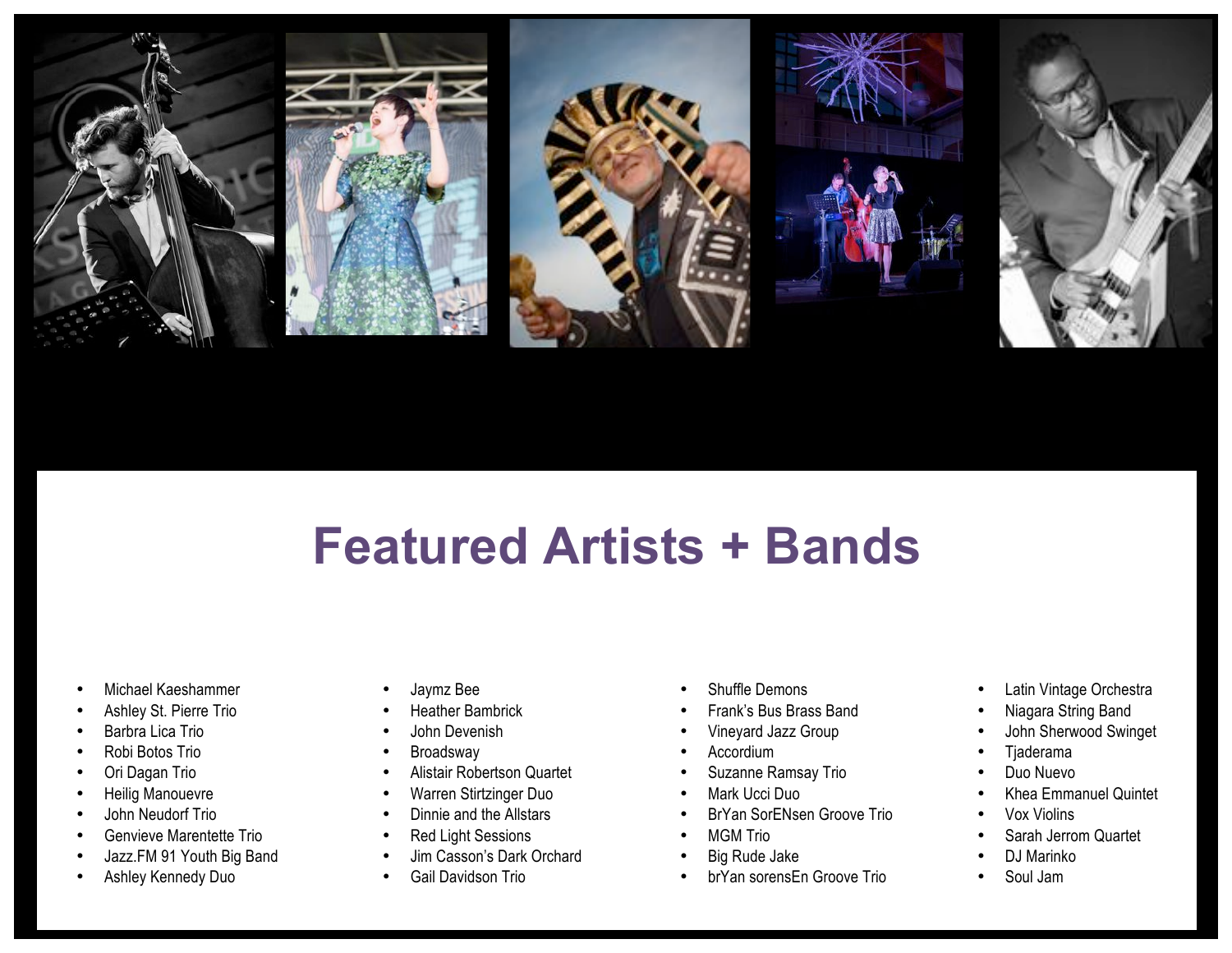# **Partners & Sponsors**



1. Fly Us To The Moon - Title Sponsor 2. Dizzy Diamond Sponsor 3. Media Sponsors 4. Miles Above/Giams Steps/All that Jazz/Golden Dake Sporsors S. It's a Wonderful World Sponsors & Body and Soul/Silver Satulmas Sponsors T. A Passion for Jaco/Get Your Ticket Aboard the Jaco Train Sponsors & 3: Don't Moan A Thing If It Ain't Got That Bling Sponsors 9. Club Series/Dinner June Sponsors 18. My "Kind" of Jazz Sponsors

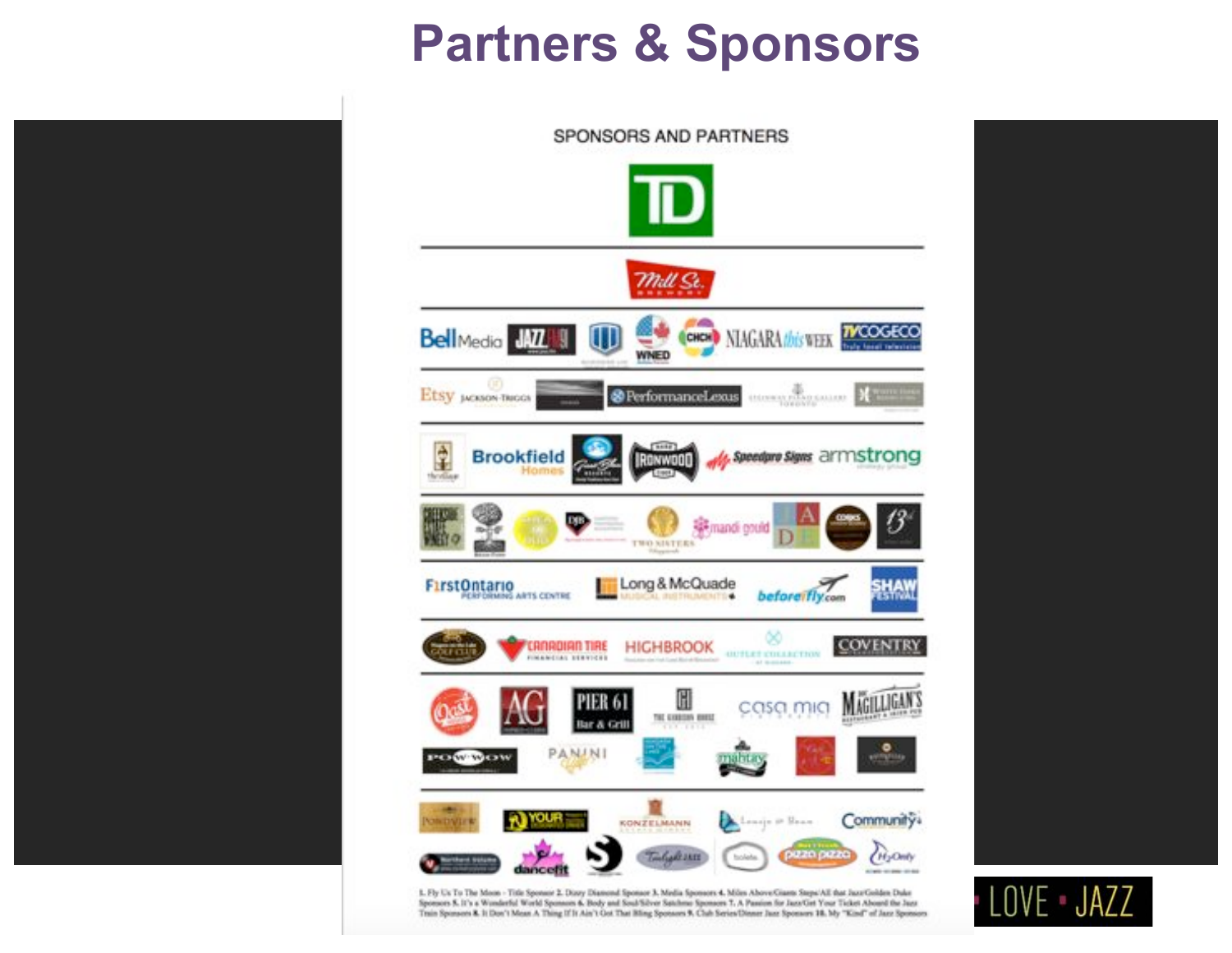



![](_page_5_Picture_2.jpeg)

![](_page_5_Picture_3.jpeg)

![](_page_5_Picture_4.jpeg)

![](_page_5_Picture_5.jpeg)

# **Support**

- TD Canada Trust
- Mill St. Brewery
- Performance Lexus
- The Village / Brookfield Residential
- Great Blue Resorts
- Steinway Piano Gallery Toronto
- White Oaks Resort + Spa
- Great Blue Resorts
- Niagara AV Systems
- NOTL Golf Course
- Jazz.FM 91
- Long and McQuade
- **Bell Media**
- Armstrong Strategy
- **Etsy**
- Speedpro Imaging
- (See above for full list)

- Niagara Region (Niagara Investment in Culture)
- Province of Ontario (TEMP Tourism Event Marketing Program)
- Town of Niagara-on-the-Lake (Discretionary Fund)
- Government of Canada (Canada Summer Job Program)

# **DINNER JAZZ VENUES**

- Casa Mia
- Café on Main
- AG Inspired Cuisine
- Pier 61
- Panini Café
- Cat' Kitchen

# **SPONSORSHIP GRANTING BODIES MAJOR VENUE PARTNERS**

Ъ

- The Village / Brookfield Residential
- Jackson-Triggs Winery
- Stratus Vineyards
- 13<sup>th</sup> St. Winery
- Two Sisters Vineyards
- Creekside Winery
- Garrsion House
- NOTL Public Library

# **CLUB SERIES VENUES**

- Mahtay Café and Lounge
- Weinkeller
- Doc MacGilligan's
- Oast House Brewery
- Corks Wine Bar + Eatery
- Pow Wow Restaurant

![](_page_5_Picture_53.jpeg)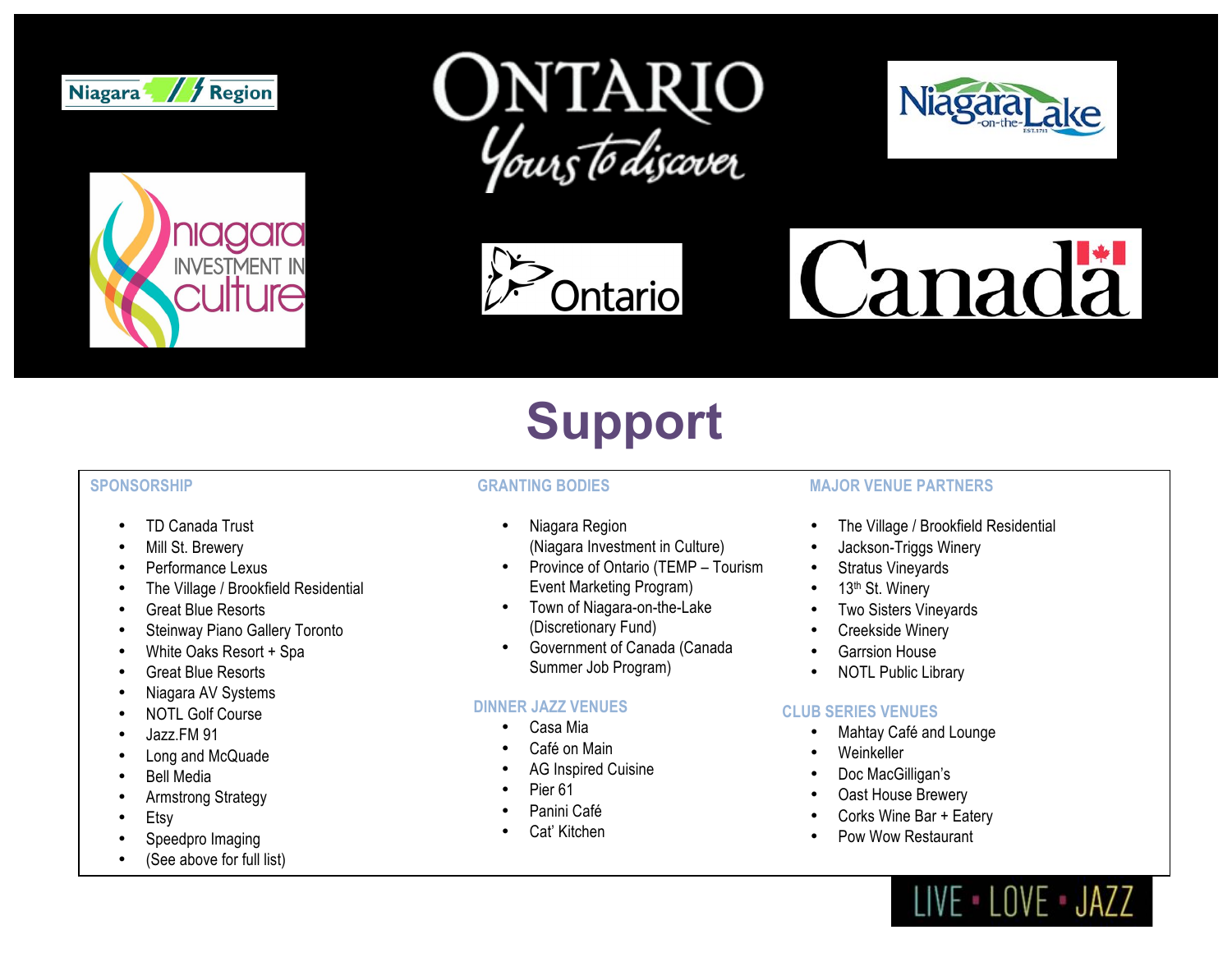![](_page_6_Picture_0.jpeg)

The Village / Etsy Market Stage was a free stage that included 5 local and Toronto based bands A free stage for the community paired with various local vendors, partner wineries and breweries. This stage hosted close to 3,000 people on Sunday, July 26th.

The Fiesta Stage at Simcoe Park in NOTL was a new initiative for the TD NJF and was made possible in part by the generous support of the Niagara Region and the Town of Niagara-on-the-Lake. Free swing and latin music, and free dance lessons were offered for attendees accompanied by food, wine, beer and artisans. This stage hosted over 1,400 people on Sat, July 24<sup>th</sup>.

# **Community**

# **COMMUNITY STAGES SELECTED VENDORS + ARTISANS VOLUNTEERS**

- Bolete
- The Yellow Pear Food Truck
- Willow Cakes + Pastries
- **Guilty Burger**
- Avella's Wood Fired Oven
- Il Gelato di Carlota
- The Bow Tie Guys
- **byLiane**
- Don Juan Hats
- **Giftologie**
- Bella Buddha Beads

*(\*\*\*See Etsy + NJF websites for full list)*

- 25 volunteers assisted with various promotional events leading up to the festival week end
- 80 volunteers came out to promote the Niagara Jazz Festival operating 4-hour shifts over 3 days.
- Due to their strong belief in the project, the planning committee of 15 working professionals, donated their time during the inaugural year and were paid a small honorarium for their services for the 2<sub>nd</sub> annual festival.
- Over the past 2 years, the Executive Director + the Artistic Director have volunteered over 3,000 hours of their time to the TD NJF.
- Without the dedication and hard work of all of the above parties the TD NJF would not be possible..

![](_page_6_Picture_24.jpeg)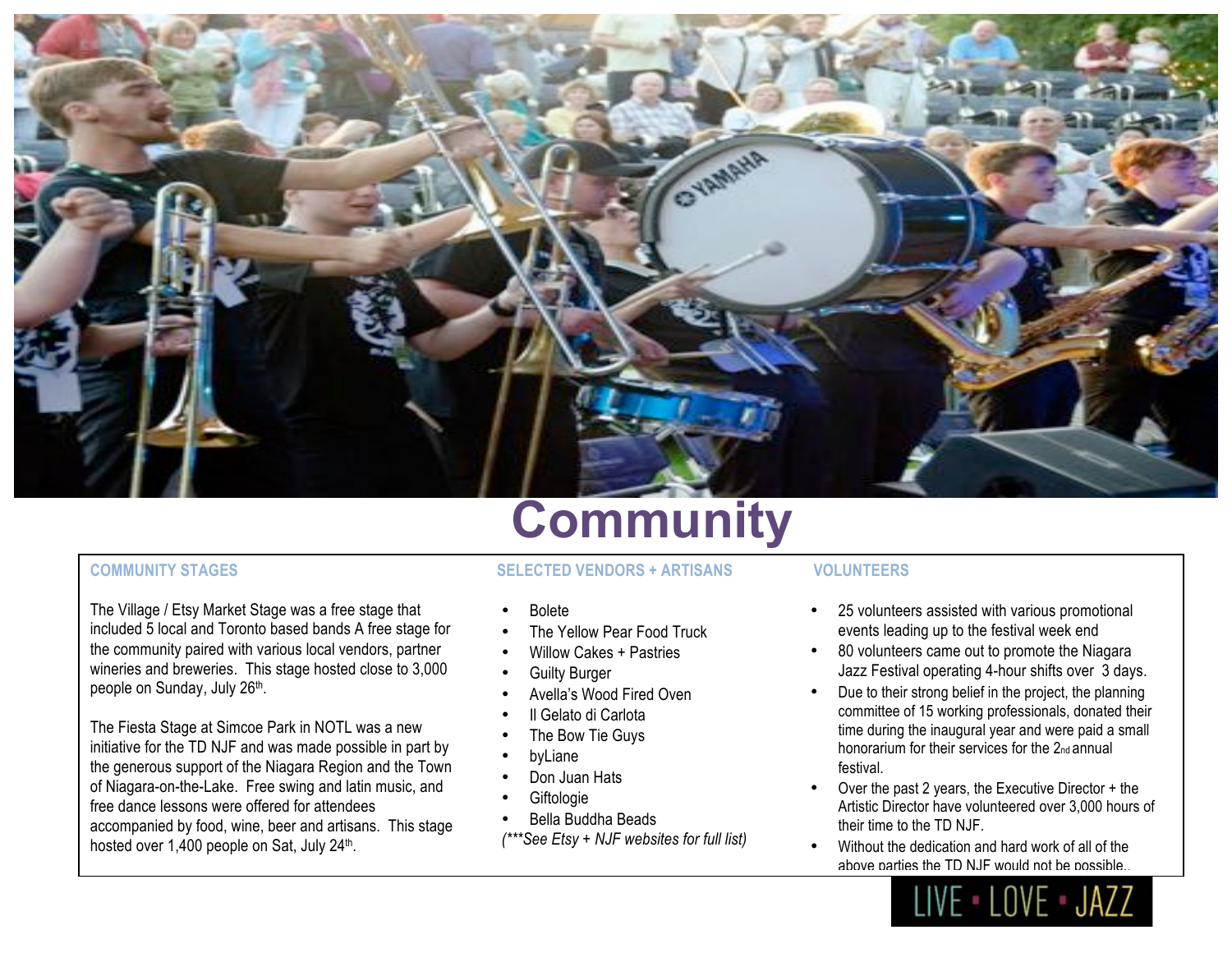![](_page_7_Picture_0.jpeg)

# **Production Team**

**Juliet Dunn** Executive Director / Co-Creator **julietdunn.ca**

**ARMSTRONG STRATEGY** Media & Publicity **armstrongstrategy.com**

**Chris Thompson (Niagara AV Systems)** Audio / Visual

**Madeleine Casucci** Summer Job Student

**Joe Robertson** Chairman of the Board

> **BRAIN FARM** Creative Team **thebrainfarm.ca**

**Barbara Worthy** Grants + Production Assistant Worthy Projects

> **Nancy Kennedy** Venue Liaison

**Peter Shea** Artistic Director / Co-Creator **petersheamusic.com**

> **Duncan Hopkins** Artistic Advisor **duncanhopkins.com**

**Erica Walters** Volunteer Coordinator

> **Rebecca Rooney** Guest Services

**Maria Mavridis** Sponsorship + Fund Development **www.corksniagara.com**

**Mandi Gould** Director of Operations & Logistics **mandigould.com**

**Melissa Cahill** Admin Assistant / Artist Liaison

> **Jacqueline Pearson** Admin Assistant

![](_page_7_Picture_18.jpeg)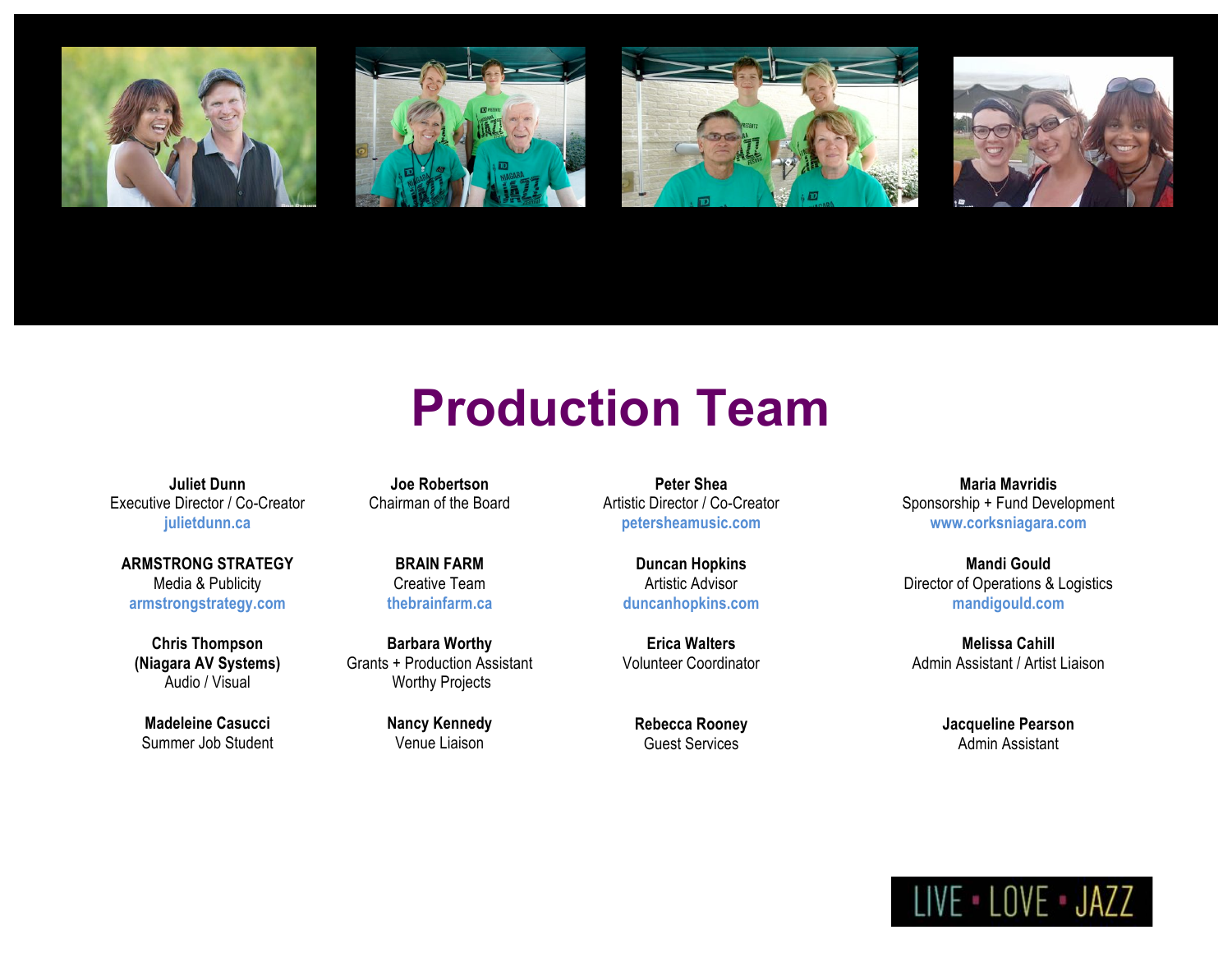![](_page_8_Picture_0.jpeg)

# **Testimonials**

"There are few jazz festivals in this country that stand out from the other. Usually because of the people and the venues / surroundings. The Niagara Jazz Festival is one of them. I had a fantastic time performing and getting to know the people from the festival. Thanks to everyone there for treating me and my band so well." *Michael Kaeshammer*

"I have attended Toronto, Montreal, Monterrey and I enjoyed NOTL the most. The selection of artists was outstanding, there was not a single bad act. The festival was true to showcasing great jazz and the venues were perfect. Hats off to Juliet Dunn and her team for being able to put this together within a short time and with limited resources. I hope the festival will receive the support from the city, because it is truly deserving and jazz lovers can have an opportunity to visit beautiful NOTL and enjoy great jazz at the same time." **Amala J**

"What I thought was great about the Festival, apart from the excellent quality of the music, was that the audience was really mixed in terms of age and backgrounds. It is the first event that I have attended in this area where the average age of attendees was not 60+ (not that there is anything wrong with 60+! I myself am in that category, but it is nice to see a really diverse audience). Loved the cool vibe, as did my 23-year-old son." *Anonymous*

"Favourite was the learning about how Jazz is constructed. I appreciate it so much more now. Also, the junior Jazz band from Toronto was awesome." *Virginia C*

"Loved Simcoe Park - seeing people dancing and children getting into it. Vendors, food, scenery - it was perfect! Seeing this park get used for this seemed like this is what it was made for. Music, joy, friends and family gathering." *Anonymous* "I really liked the variety of musicians playing - from young high school groups to exceptional artists like John Sherwood." *Jane G* 

"Jazz has always been a big part of my life as you know, and I feel so lucky to know you and Peter and to experience the magnificent transformation you've brought to our region." *Ron C*

![](_page_8_Picture_8.jpeg)